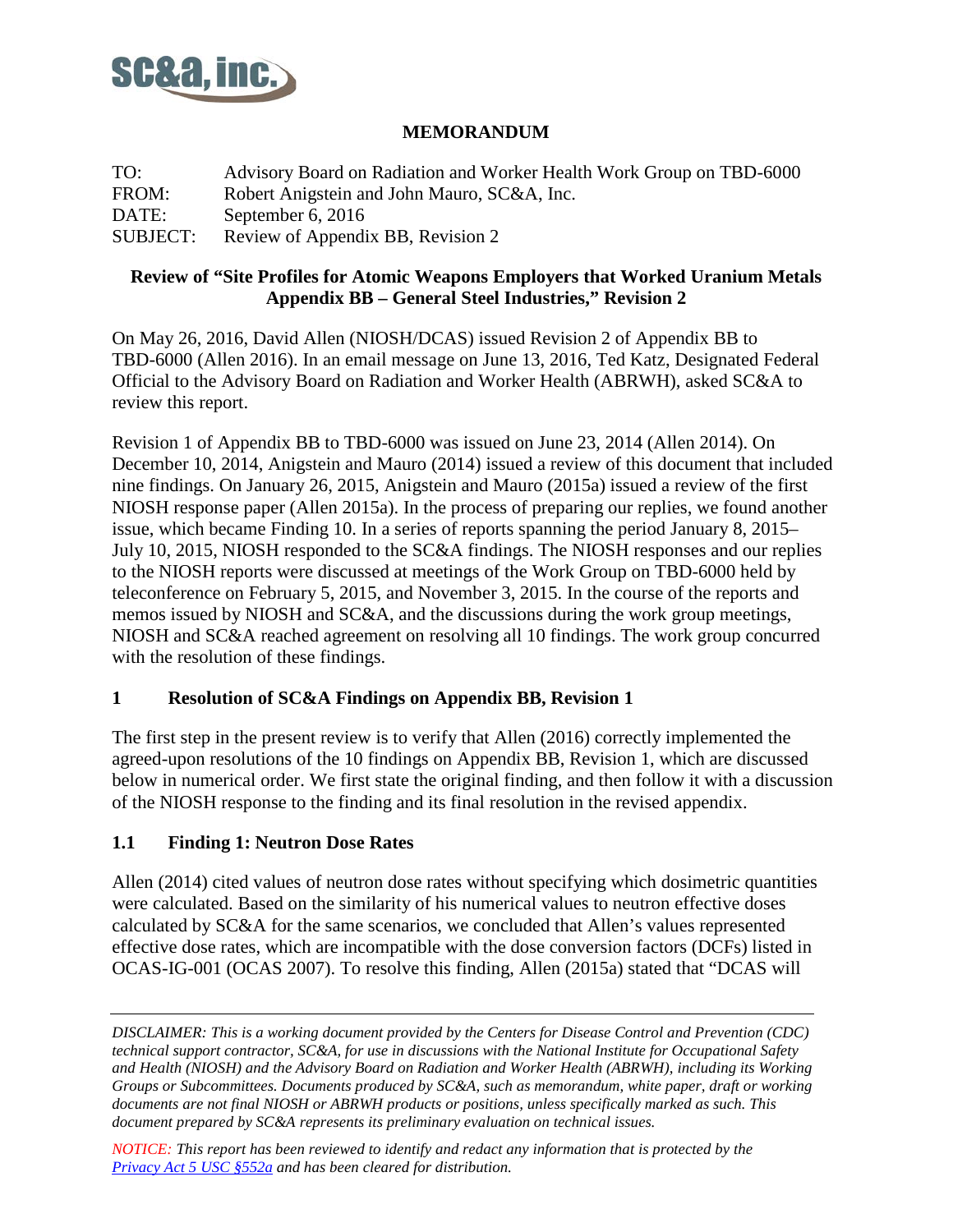revise the calculations to use either ambient dose equivalent or deep dose equivalent conversions."

In reviewing the revised appendix, we find that Allen (2016) lists revised values of neutron doses, but does not identify the dosimetric quantity. Such information is needed by dose reconstructors for selecting the appropriate DCFs in OCAS-IG-001. Based on the similarity of the numerical values listed by Allen to neutron ambient dose equivalent,  $H^*(10)$ , rates calculated by SC&A for the same scenarios, we conclude that these doses are stated in terms of  $H^*(10)$ .

Allen (2016) states that the neutron doses derived from MCNPX simulations should be assumed to originate from neutrons with energies of 100 keV to 2 MeV in calculating organ doses. To see if this assumption was claimant favorable, we chose the lung as a representative organ and calculated the neutron dose rates to the lungs of the betatron operator and of the layout man. We first followed the method prescribed by NIOSH, multiplying the total neutron  $H^*(10)$  rate at each location by the H\*(10)-to-organ-dose-equivalent (HT) conversion factor for 100 keV to 2 MeV neutrons listed in OCAS-IG-001. We compared these results to the neutron doses to the lungs determined by multiplying the  $H^*(10)$  rates in each of the energy intervals listed in OCAS-IG-001 at each location by the corresponding DCF and summing the results. The results are shown in Table 1.

| Energy                | Lung       | Betatron operator      |                                      |           |       |                   |       |                   | Layout man |  |
|-----------------------|------------|------------------------|--------------------------------------|-----------|-------|-------------------|-------|-------------------|------------|--|
| range                 | <b>DCF</b> | Uranium<br>radiography | Uranium<br>Uranium total<br>handling |           |       | Steel radiography |       | Steel radiography |            |  |
|                       |            | $H*(10)$               | $H^*(10)$                            | $H^*(10)$ | Lung  | $H^*(10)$         | Lung  | $H^*(10)$         | Lung       |  |
| $0-10$ keV            | 1.523      | 0.574                  | 0.003                                | 0.577     | 0.879 | 0.160             | 0.244 | 0.106             | 0.162      |  |
| $10 - 100$ keV        | 0.751      | 0.100                  | 0.047                                | 0.147     | 0.111 | 0.058             | 0.044 | 0.084             | 0.063      |  |
| $0.1 - 2 \text{ MeV}$ | 0.579      | 0.731                  | 0.795                                | 1.526     | 0.884 | 0.588             | 0.340 | 1.413             | 0.818      |  |
| $2-20$ MeV            | 1.004      | 0.063                  | 0.006                                | 0.069     | 0.069 | 0.051             | 0.051 | 0.234             | 0.235      |  |
| Total                 |            | 1.469                  | 0.851                                | 2.319     | 1.942 | 0.857             | 0.679 | 1.837             | 1.278      |  |
| a<br><b>NIOSH</b>     | 0.579      | 1.469                  | 0.851                                | 2.319     | 1.343 | 0.857             | 0.496 | 1.837             | 1.064      |  |
| b<br>Δ                |            |                        |                                      |           | 45%   |                   | 37%   |                   | 20%        |  |

**Table 1. Comparison of Neutron Dose Rates to Lungs Calculated by Two Methods (mrem/shift)**

<sup>a</sup> Lung dose calculated using lung DCF for 0.1-2 MeV neutrons b  $\Delta$  = Total ÷ NIOSH – 1

The table shows that using the more exact method results in a 45% higher neutron dose to the lungs of the betatron operator during the betatron radiography of uranium and the subsequent handling of uranium metal, a 37% higher dose during the radiography of steel, and a 20% higher neutron dose to the lungs of the layout man. We recommend that NIOSH assigns doses based on the actual neutron energies, which is more claimant favorable and scientifically accurate, and consistent with OCAS-IG-001, which is itself a simplification of ICRP publication 74 (ICRP 1996).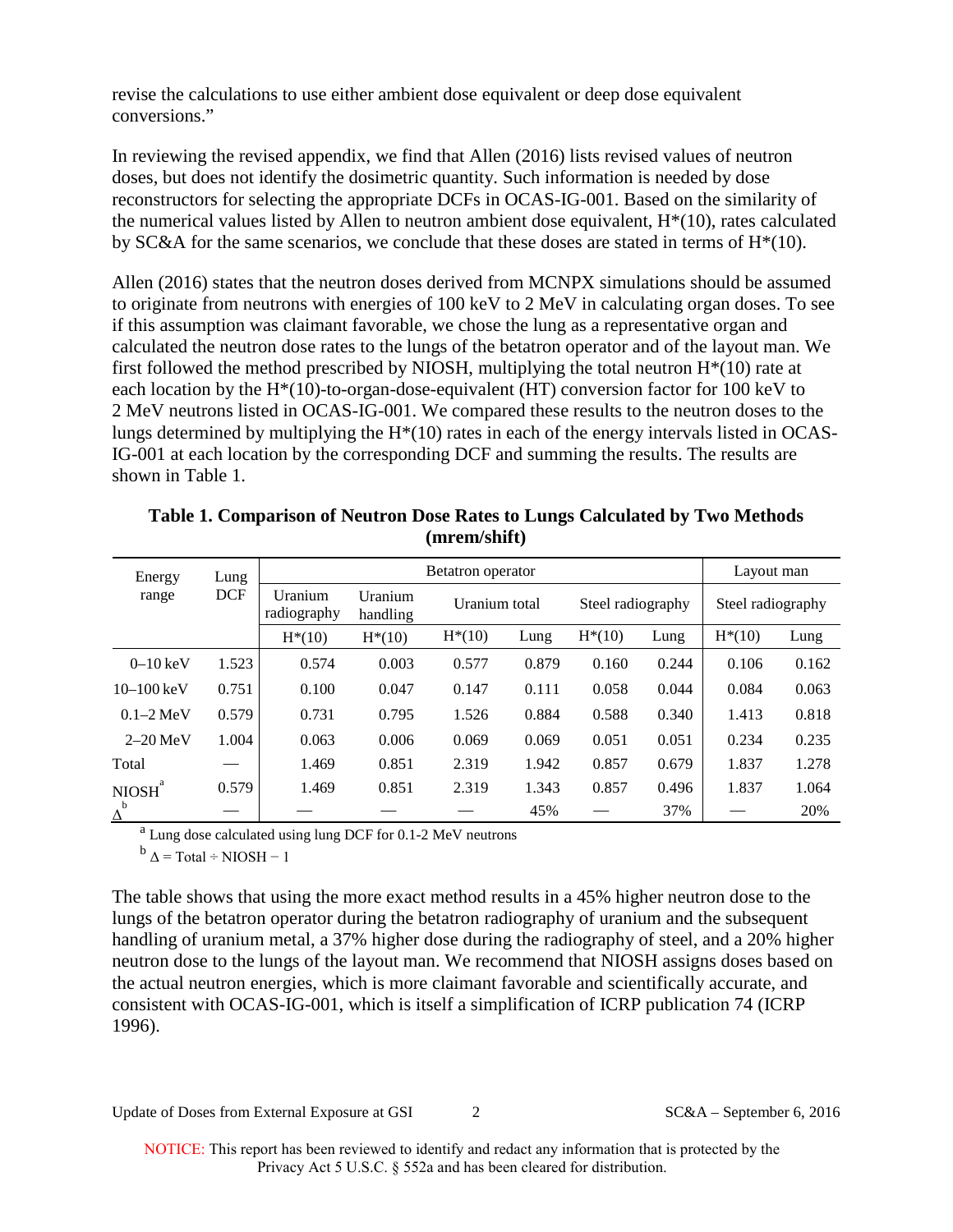## **1.2 Finding 2: Beta Skin Dose**

Allen (2014, Table 5) listed annual beta doses to the skin of the betatron operator, other than the skin of the hands and forearms, that were 12%–33% lower than the values calculated by SC&A. The beta doses to the skin of the hands and forearms were 3%–14% lower than our values for the years 1963–1966. In a paper responding to Anigstein and Mauro (2014), Allen (2015c) listed revised beta doses to the skin of the betatron operator. In our review of Allen's response paper, we listed our recalculated doses from handling uranium metal and noted that Allen's doses were higher. In Appendix BB, Revision 2, Allen (2016, p. 17) cites doses to the skin of the whole body and of the hands and forearms of the betatron operator as 32.4 and 506 mrad per shift, respectively. These are identical to doses calculated by SC&A. Allen discusses the general methodology used to derive doses to the skin from exposure to freshly irradiated steel, but does not present detailed results of these calculations. Allen (2016, Table 5) lists the annual doses to the skin of the betatron operator during the covered period. We note that these are consistently higher than the SC&A values, the differences ranging from 0.2% to 3.4%. The differences increase with increased annual work shifts spent on radiographing steel, which indicates that the differences in the skin doses are due to differences in calculating the doses from steel, given the agreement on skin doses from uranium metal. As will be shown later in this review, the betatron operator represents the limiting exposure scenario for doses to the skin of the hands and forearms during 1952–1966, and to the skin of the rest of the body during 1952–1962. Allen's skin doses from these exposure scenarios are within 2.5% of the SC&A values. Since these differences are small and claimant favorable, the NIOSH values are acceptable for use in dose reconstructions. We thus conclude that NIOSH has resolved Finding 2.

## **1.3 Finding 3: No Dedicated Radiographic Facility in No. 6 Building Prior to 1955**

The GSI copetitioner presented credible evidence that the dedicated radiographic facility in No. 6 Building was constructed in 1955. The mode of the triangular distribution of photon exposure rates during 1952–1962 listed by Allen (2014, Table 8) is based on the use of that facility. Assuming that the radiographer remained at the 2 mR/h boundary of the controlled area during the radiographic exposure rather than in the radiographer's office, SC&A calculated the mode to be 11.28 R/y during 1952–1955. In a response paper, Allen (2015a) recalculated the annual exposure to be 11.34 R/y, using a slightly longer exposure duration at the boundary of the controlled area, which is consistent with the exposure scenario based on use of the radiographic facility. Allen (2016, Table 8) lists the mode of the triangular distribution to be 11.345 R/y for 1952–1955. NIOSH has thus resolved Finding 3.

## **1.4 Finding 4: Maximum of Triangular Distribution of Photon Exposures for 1961 Should Be 12 R/y**

Because AEC lowered the exposure limit to a maximum of 3 R per quarter, or 12 R/y, effective January 1, 1961, the maximum of the triangular distribution of photon exposures for 1961 should be 12 instead of 15 R/y (Allen 2014, Table 8). Allen (2016, Table 8) lists the maximum of the triangular distribution to be 12 R/y for 1961–1962. NIOSH has thus resolved Finding 4.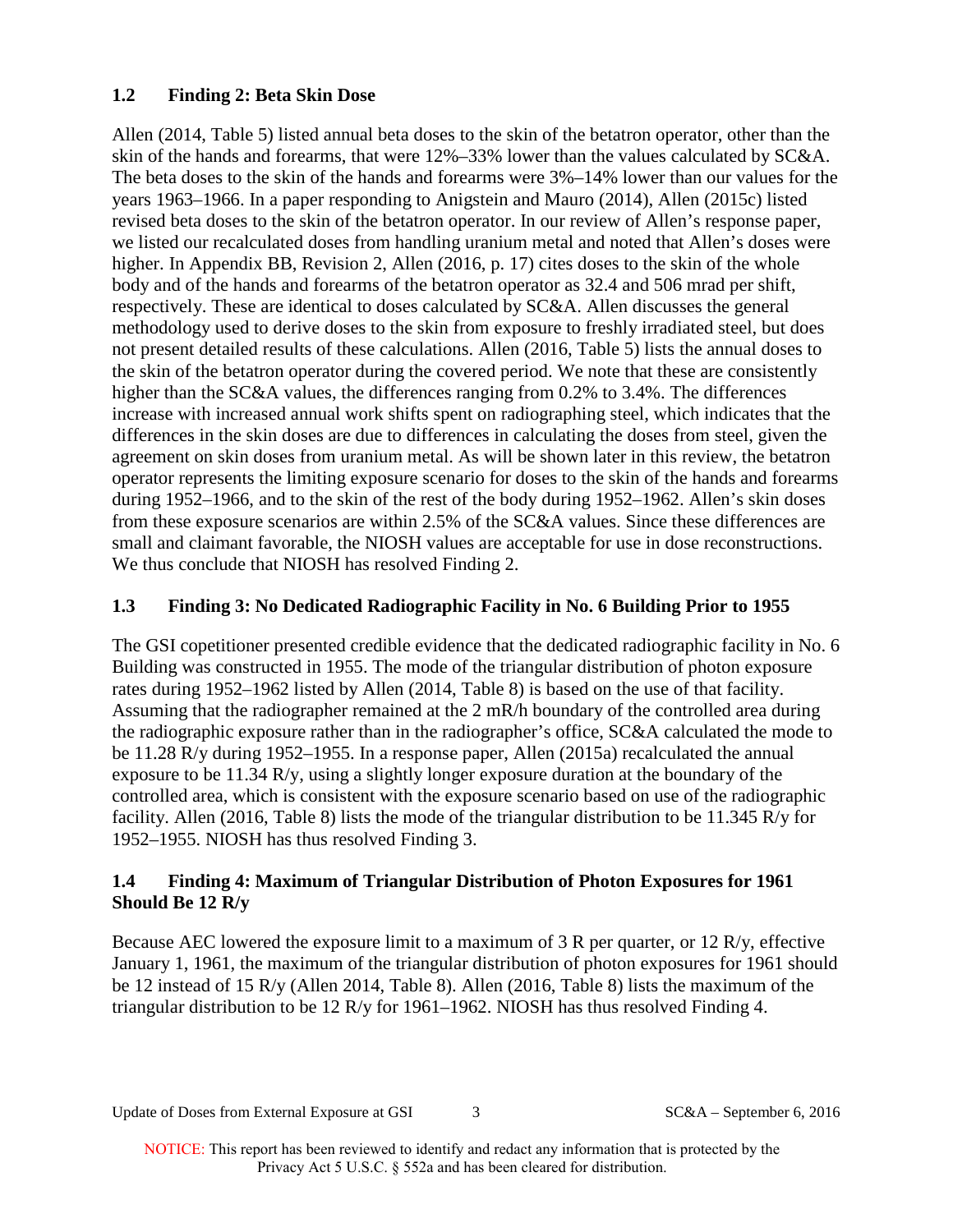# **1.5 Finding 5: Combined Exposures to 226Ra and Betatron Operations During 1952– 1962**

Since radiography using <sup>226</sup>Ra sources only occurred during 30% of a given shift, it is plausible that the same radiographer could be working in the betatron, performing radiography on uranium and steel, during the remainder of his shift. It is plausible and claimant-favorable to assume that the radiographer would participate in all the uranium work during a given year and would spend the balance of his time on the betatron radiography of steel. He should thus be assigned a beta dose to the skin as well as a neutron dose in addition to a triangular distribution of photon exposures during 1952–1962.

In the first NIOSH response, Allen (2015a) argued that radiography using <sup>226</sup>Ra took up an entire shift. However, during a meeting of the Work Group on TBD-6000, held by teleconference on February 5, 2015, three of the four work group members agreed with or leaned towards the SC&A position. In a subsequent response, Allen (2015c) proposed adding 38.75% of the values listed by Allen (2014, Table 1) to the radium radiography dose. During a meeting by teleconference on November 3, 2015, the Work Group on TBD-6000 recommended that the radiographer using radium be assumed to have spent 50% of his shift in the betatron building, and that he likewise be assumed to have performed 50% of the uranium radiography in any given year. NIOSH and SC&A concurred with these recommendations.

Allen (2016, Table 8) shows that the annual exposure of the operator for organs other than the skin of the hands and forearms during 1952–1962 consists of the triangular distribution from  $226$ Ra radiography plus one-half of the air kerma from the residual betatron radiation. Also included is one-half of the beta dose to the skin of the whole body and one-half of the total neutron dose for each year that are listed in Table 5. The combined doses listed in Table 8 comply with the work group's recommendation for this scenario for the time period in question. However, as discussed under Finding 1, above, separate neutron doses should be specified for each energy interval.

## **1.6 Finding 6: Beta Skin Dose to Layout Man**

The beta doses to the skin of the layout man listed by Allen (2014, Table 6) were significantly lower than those that had been calculated by SC&A. In response, Allen (2015b) developed a new model of the exposure of the layout man to irradiated steel, taking into account the intermittent nature of the betatron radiographic exposures. In our reply to Allen's proposed model, Anigstein and Mauro (2015b) agreed that the scenarios, although not realistically describing the operations at GSI, were physically possible and appeared to be conceptually bounding. We disagreed with the assumption that it would take the same amount of time to mark the defects on a thin casting as on a thick one. We proposed a ratio of 3:1, which resulted in 25% of the layout man's time being spent on long shots, and listed the beta doses resulting from this modified scenario. During a meeting of the Work Group on TBD-6000, held by teleconference on November 3, 2015, NIOSH agreed to adopt the assumption that the layout man spent 25% of his time on long shots. The work group unanimously concurred that NIOSH had agreed to resolve the issue reflected in Finding 6 and that this finding can therefore be closed. The beta doses to the skin of the layout man listed by Allen (2016, Tables 8 and 9) are about 1% higher than our calculated values (Anigstein and Mauro 2015b, Table 4), the differences being attributable to differences in

Update of Doses from External Exposure at GSI 4 SC&A – September 6, 2016

NOTICE: This report has been reviewed to identify and redact any information that is protected by the Privacy Act 5 U.S.C. § 552a and has been cleared for distribution.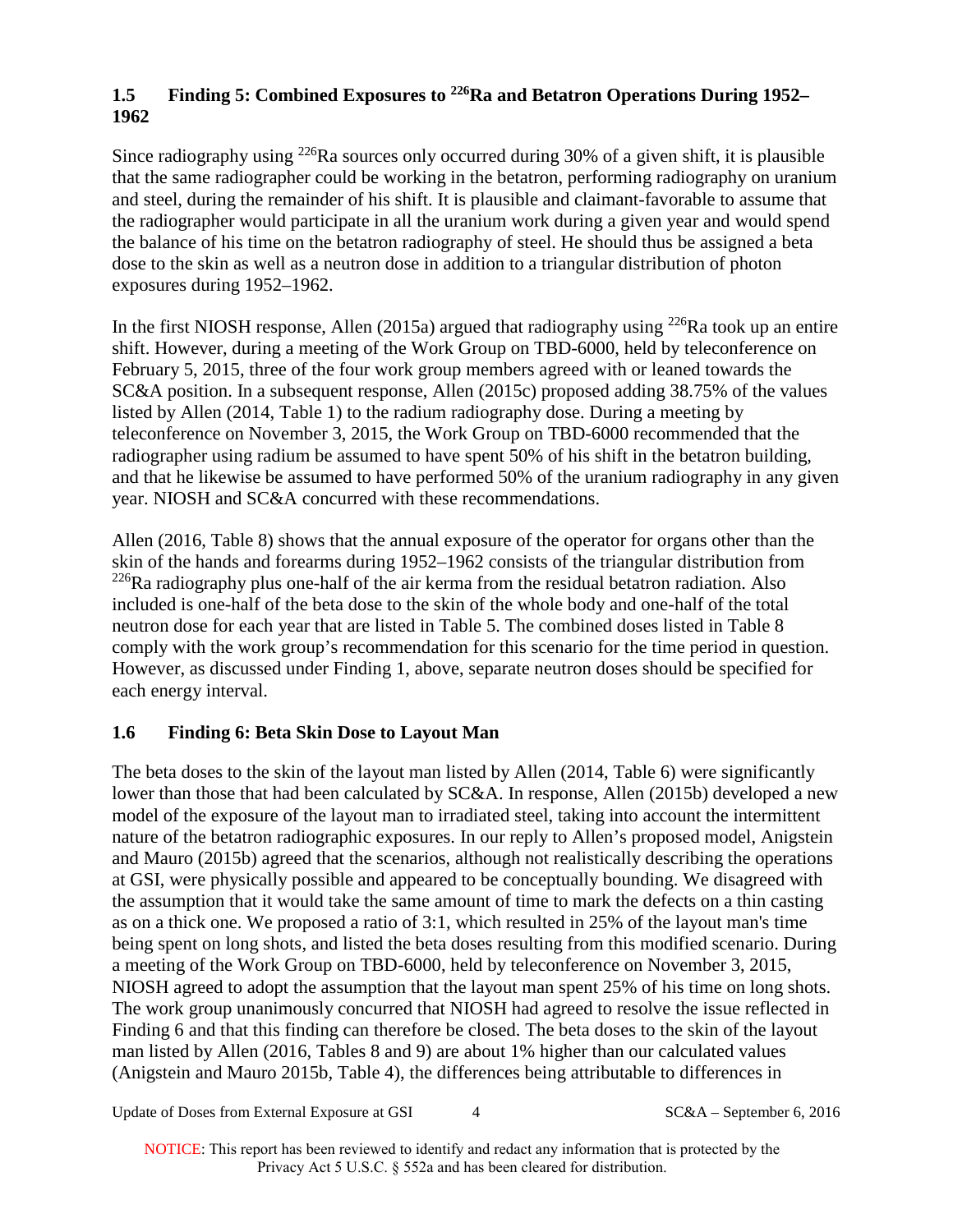calculating the betatron beam intensity. These differences are small and claimant favorable; NIOSH has thus resolved Finding 6.

# **1.7 Finding 7: Uranium Inhalation From Metal Handling in 1966**

Due to an apparent calculational error, the inhalation of uranium dust during the handling of the metal during the first 6 months of 1966 was understated by a factor of 2. The corrected value is listed by Allen (2016, Table 10). NIOSH has thus resolved Finding 7.

## **1.8 Finding 8: Ingestion Intakes Not Consistent with OCAS-TIB-009**

The intakes of uranium particulates via ingestion listed by Allen (2014, Table 10) were significantly higher than the rates derived by applying OCAS-TIB-009 (OCAS 2004) to the airborne uranium dust concentrations, averaged over the work year. Although Allen's rates were claimant favorable, we believed that they should be corrected for the sake of consistency with other site profiles, or an explanation given why these rates are valid. Allen (2015a) responded that DCAS agreed that it would be more appropriate to use the average airborne activity for the year. However, DCAS suggested using the average annual airborne activity for the highest year rather than changing the ingestion rate based on the amount of uranium work for a particular year. During a meeting by teleconference on February 5, 2015, the Work Group on TBD-6000 unanimously concurred that NIOSH had agreed to resolve the issue reflected in Finding 8 and that this finding can therefore be closed. The value of 2.38 dpm/day listed by Allen (2016, Table 10) complies with the agreed-upon resolution of this issue. NIOSH has thus resolved Finding 8.

# **1.9 Finding 9: Ingestion Intakes During Residual Period**

The intakes of uranium particulates via ingestion during the residual period listed by Allen (2014, Table 11) were inconsistent with OCAS-TIB-009 (OCAS 2004), as discussed in Finding 8. Furthermore, they were inconsistent with Allen's methodology for the operational period, since the rate for the first year is the inhalation, rather than ingestion, rate during the last year of the period of AEC operations. Allen (2015a) responded that DCAS intends to use the ingestion rate for the highest operational year for the beginning of the residual period in the next revision to Appendix BB. Allen (2016, Table 11) lists 2.38 dpm/day as the ingestion rate for the period July 1, 1966–December 31, 1967, decreasing by ~21.7% per year in subsequent years, which is consistent with the recommendation in ORAUT-OTIB-0070, Rev. 01 (Sharfi 2012, Table 4-2). The date range for the initial ingestion rate spans 18 months and thus is slightly more conservative than the recommendation in ORAUT-OTIB-0070, which stated that the depletion adjustment factor for Year 1 of the residual period should be 1.00. However, it is consistent with the NIOSH procedure of assigning intakes by calendar year (except for the need to split the year 1966 between the operational and residual periods). This procedure is claimant favorable and is not likely to have a significant impact on dose reconstructions. NIOSH has thus resolved Finding 9.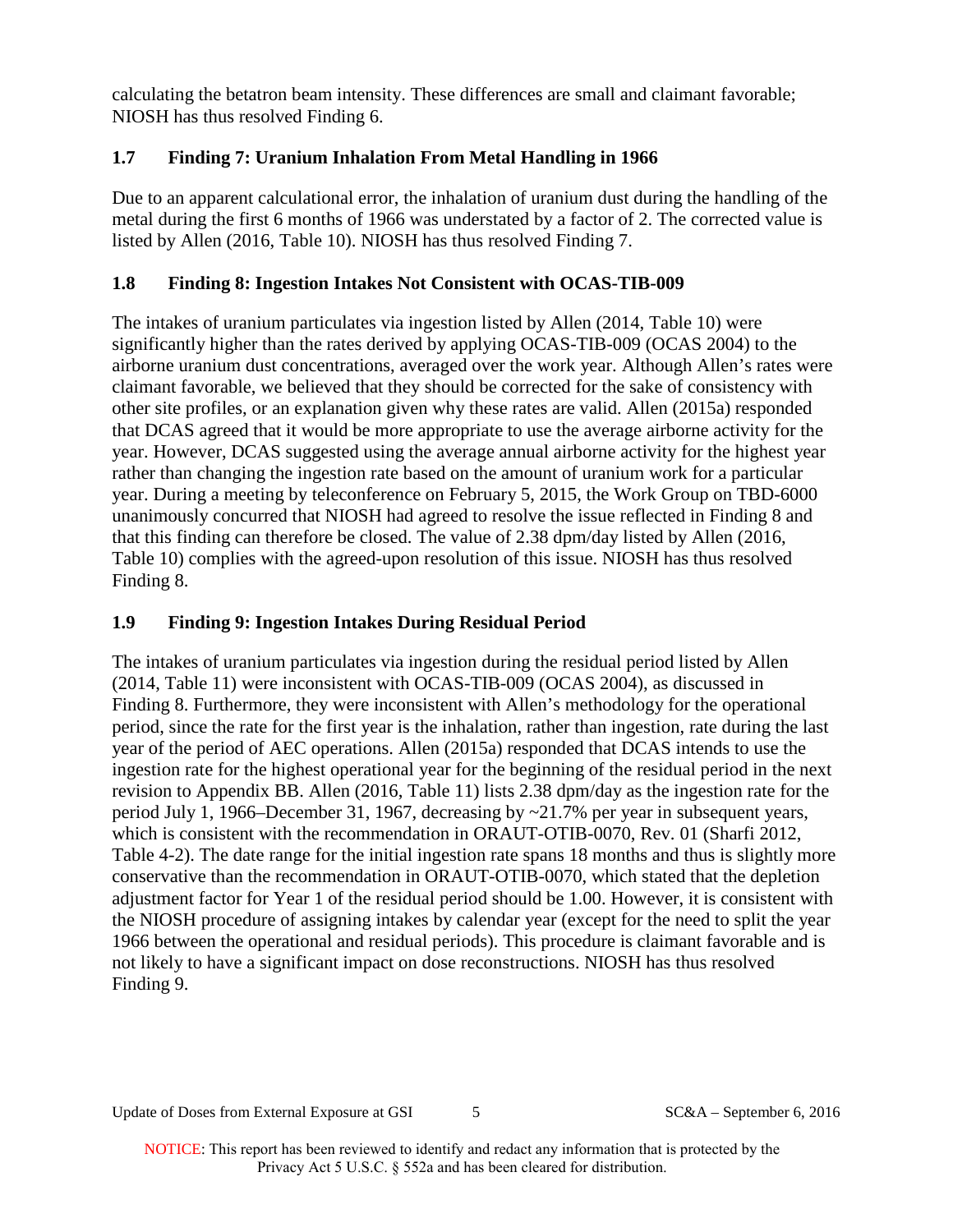## **1.10 Finding 10: External Exposure of Betatron Operator**

Allen (2014, Table 9) listed estimates of doses to the skin of the hands and forearms of the betatron operator during 1952–1963 as 1,300 mrem/y. This value was based on the hypothetical 30-keV residual photon radiation from the betatron apparatus after shutdown and was calculated in terms of effective dose rates, which are incompatible with the DCFs listed in OCAS-IG-001 (OCAS 2007).

We proposed an alternative method of deriving doses to the skin as well as to other organs from the residual photon radiation from the betatron apparatus (Anigstein and Mauro 2015a). Our estimate employed assumptions and methods similar to those used to derive our earlier estimate of 26 mrem/week effective dose (Anigstein and Olsher 2012). That dose was based on the ratio of absorbed dose to the female breast from 30-keV photons in the posteroanterior (PA) orientation to air kerma listed by ICRP (1997, Table A.5). Using this value—0.0489 Gy/Gy—we derived a value of 204.5 mrad/week air kerma that corresponds to the MDA of the film badge dosimeter of 10 mrem (10 mrem/week  $\div$  0.0489 = 204.5 mrem/week). Since OCAS-IG-001 does list air-kerma-to-organ-dose conversion factors, this quantity can be used for dose reconstructions. Since the radiation is assumed to have an energy of 30 keV, we recommended that NIOSH uses the maximum DCF listed in OCAS-IG-001 for photons with energy  $(E)$  < 30 keV in the PA orientation.

Allen (2015c) accepted our proposed value of 204.5 mrad/week air kerma in the PA orientation. Allen proposed using this air kerma rate, together with the air-kerma-to-skin-dose conversion factor for photons,  $E < 30$  keV, to calculate the dose to the skin on the back and sides. However, he assigned only one-half of this dose to the skin of the hands and forearms, since he assumed that the worker's hands were at the side of the body only one-half of the time and in front of the body the rest of the time. He assigned an additional dose of one-half the MDL of the film badge—5 mrem/week or 0.25 rem/y—to account for the time the hands were in front of the body. He assigned a dose of 0.5 rem/y to the skin on the anterior portion of the body, other than the skin of the hands and forearms .

We agreed that the worker would not always have his hands at his sides; however, we did not agree that his hands and forearms would have been completely shielded by his torso during onehalf of the time he was working (Anigstein and Mauro 2015b). That would happen only if his hands and forearms were held close together, which cannot be assumed to occur during one-half of his activities. Although some shielding of the hands and forearms by the torso may have occurred during some unknown portion of the setup period, in the absence of more specific information, we recommended that NIOSH assign bounding doses to the skin of the hands and forearms of 6.687 rem/y (10.225 rad air kerma  $\times$  0.654 rem/rad = 6.687 rem). Ziemer (2015) reported these proposed values to the ABRWH and stated that the Work Group on TBD-6000 voted to accept the SC&A assumption and that NIOSH had agreed.

Allen (2016, Table 9) includes a "gamma dose" to the skin of the hands and forearms of the betatron operator of 10.225 rad/y, but does not identify it as air kerma. A footnote to the table identifies the energy as  $E < 30 \text{ keV}$  in the PA geometry, but does not specify which DCF value should be used in dose reconstructions. The footnote should be revised to specify a DCF of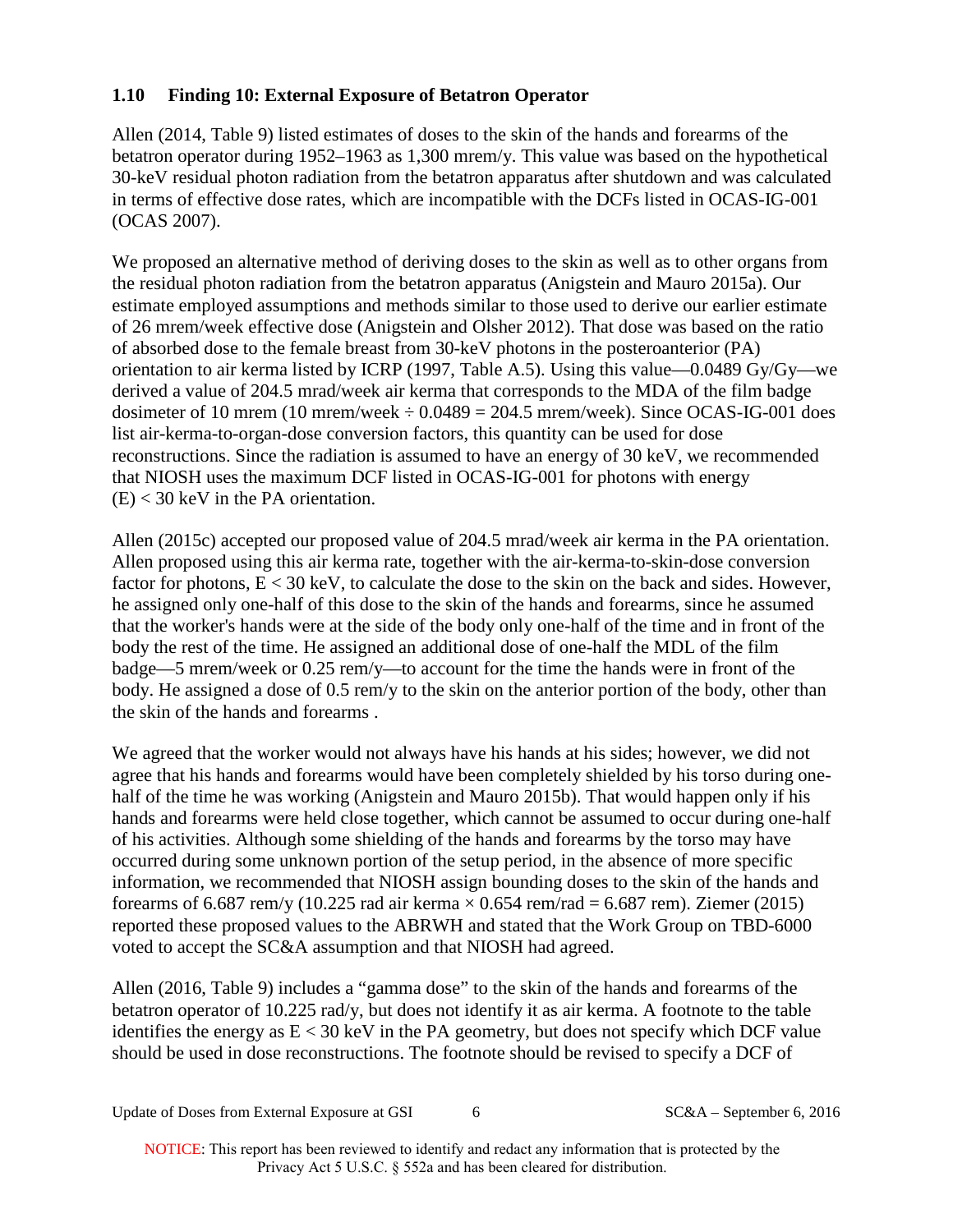0.654 rem/rad, as cited above. Allen (2016, Table 8) likewise includes a contribution of 5.112 rad/y to the "gamma dose" to all organs except the skin of the hands and forearms during 1952–1962. This is based on the agreed-upon scenario of the radiographer's dividing his time equally between betatron operations and radiography using <sup>226</sup>Ra. Footnotes to Tables 8 and 9 identify the photons as having  $E < 30$  keV in the PA geometry, but do not specify which DCF value should be used in dose reconstructions. Since the residual radiation from the betatron is hypothesized to have an energy of 30 keV, the maximum rather than the average DCF that corresponds to  $E < 30 \text{ keV}$  should be used for dose reconstructions. These footnotes need to be revised before NIOSH can be deemed to have resolved Finding 10.

## **2 Limiting Exposure Scenarios**

Because of the changes in doses to both the betatron operator and the layout man from the previous version of the appendix for the years 1963–1966, we need to review the selection of the limiting exposure scenario for each of these years.

In the first paragraph under the subheading "Operators," Allen (2016) states: "After 1962, the bounding estimate is the layout man dose estimate for most cases. In the case of the skin  $\theta$  of the hands or forearms, the betatron operator dose estimate is limiting." A minor wording error is shown by the crossed out word in blue and the inserted word in red. More important, this statement is inconsistent with Allen's Table 9, which lists the betatron operator as the limiting exposure scenario for doses to the hands and forearms in 1963, but the layout man for 1964– 1966. To resolve this ambiguity and to confirm the assignment of limiting doses to the skin of the hands and forearms, and to the skin of the rest of the body, we calculated the doses to the skin of a worker in each of these two positions during the years 1963–1966.

| Year     | $H*(10)$ | Neutron: DCF: neutron Neutron Air kerma DCF: air Photon Beta dose Skin dose Beta dose Skin dose<br>$H^*(10)^b$ | dose | (mrads) | kerma <sup>c</sup> | dose  | $(WB)^d$ | $(WB)^d$ | (H&F) <sup>e</sup> | (H&F) <sup>e</sup> |
|----------|----------|----------------------------------------------------------------------------------------------------------------|------|---------|--------------------|-------|----------|----------|--------------------|--------------------|
| 1963     | 365      | 0.879                                                                                                          | 321  | 10.225  | 0.654              | 6.687 | 1.530    | 8.538    | 6.630              | 13,638             |
| 1964     | 356      | 0.879                                                                                                          | 313  | 10.225  | 0.654              | 6.687 | 1.350    | 8.350    | 3.590              | 10.590             |
| 1965     | 354      | 0.879                                                                                                          | 311  | 10.225  | 0.654              | 6.687 | 1.320    | 8.318    | 3.110              | 10.108             |
| $1966^t$ | 176      | 0.879                                                                                                          | 155  | 5.112   | 0.654              | 3.344 | 650      | 4.148    | .320               | 4.818              |

### **Table 2. Annual Doses to Skin of Betatron Operatora**

<sup>a</sup> All doses are in units of mrem unless otherwise noted.

 $b$  DCF for neutrons 0.1 MeV  $\le E \le 2.0$  MeV

 $\epsilon$  See discussion in section 1.10 of the present review

<sup>d</sup> Skin of the whole body (excluding hands and forearms)

<sup>e</sup> Skin of the hands and forearms

<sup>f</sup> Six months of operations

Table 2 lists the annual doses to the skin of the betatron operator from neutrons, photons, and beta rays for each year from 1963 to 1966. We first list the estimated external dose rate from each type of radiation, followed by the appropriate DCF taken from OCAS-IG-001, followed by the product of the DCF and the dose rate, which is the annual skin dose from the radiation in question. (No DCF is listed for beta dose, since the factor is implicitly equal to unity.) The columns headed "Skin dose (WB)" and "Skin dose (H&F)" list the total dose—the sum of the contributions from each type of radiation—to the skin on the indicated portion of the body.

Update of Doses from External Exposure at GSI 7 SC&A – September 6, 2016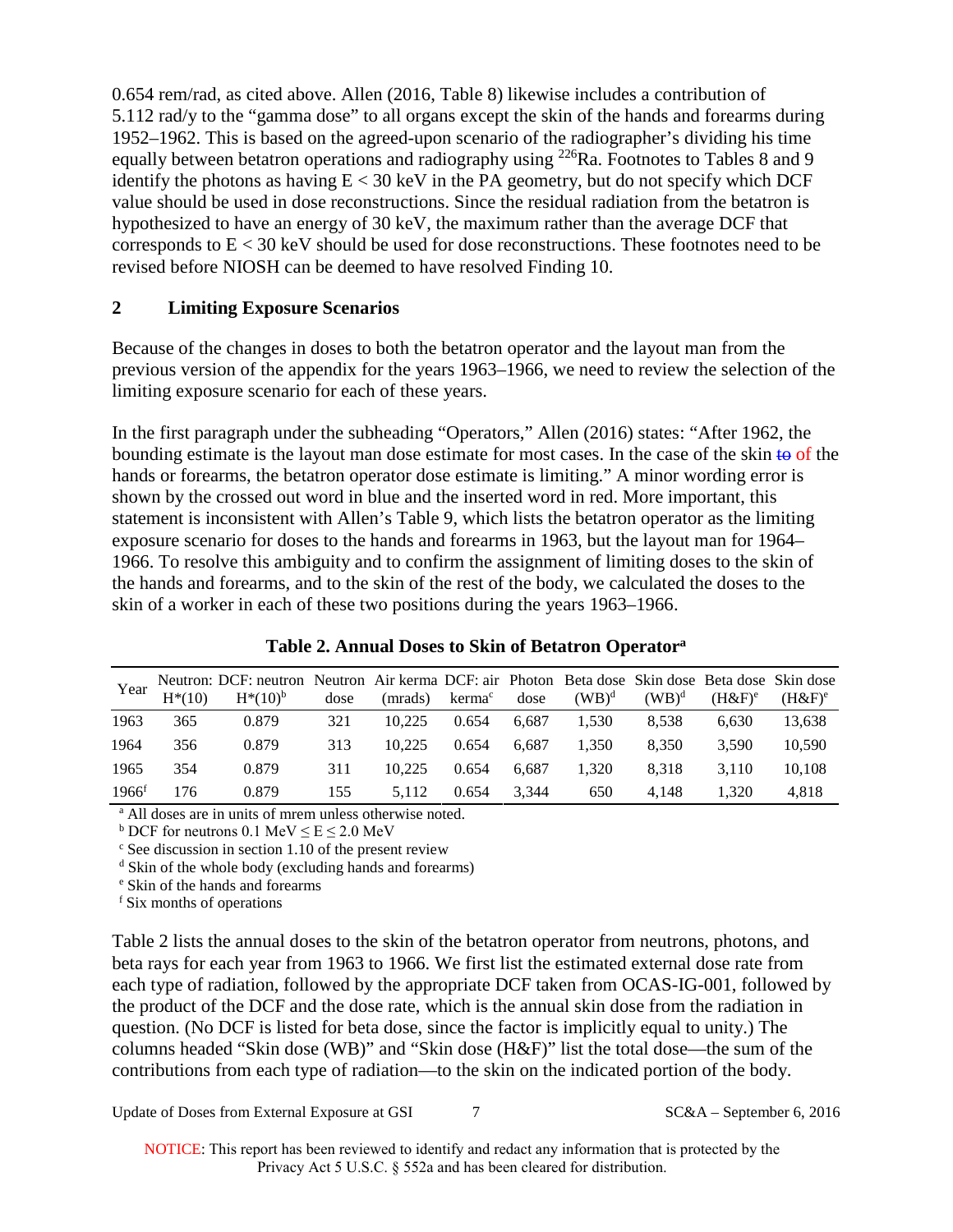|                  |     | Year Neutron: DCF: neutron Neutron Exposure DCF: Photon Beta dose Skin dose Beta dose Skin dose |     |       |       |       |                                                 |          |                    |                      |
|------------------|-----|-------------------------------------------------------------------------------------------------|-----|-------|-------|-------|-------------------------------------------------|----------|--------------------|----------------------|
|                  |     | $H^*(10)$ $H^*(10)^b$                                                                           |     |       |       |       | dose $(mR)$ exposure <sup>c</sup> dose $(WB)^d$ | $(WB)^d$ | (H&F) <sup>e</sup> | $(H&F)$ <sup>e</sup> |
| Al1 <sup>t</sup> | 751 | 0.879                                                                                           | 660 | 9.002 | 0.892 | 8.030 | 226                                             | 8.916    | 408                | 9,098                |

**Table 3. Annual Doses to Skin of Layout Man (1963–1966)a**

<sup>a</sup> All doses are in units of mrem unless otherwise noted.

 $b$  DCF for neutrons 0.1 MeV  $\le E \le 2.0$  MeV

 $c$  DCF for photons 30 keV  $\le E \le 250$  keV

<sup>d</sup> Skin of the whole body (excluding hands and forearms)

<sup>e</sup> Skin of the hands and forearms

 $f$  Years 1963–1966; 6 months of operations in 1966.

Table 3 lists the same quantities for the layout man for the years 1963–1966. As shown in Tables 2 and 3, the layout man constitutes the limiting scenario for the dose to the skin, other than the skin of the hands and forearms, during the years 1963–1966. Since the beta dose makes little or no contribution to organs other than skin, the layout man also constitutes the limiting scenario for doses to other organs. Although the neutron doses to both the betatron operator and the layout man will increase if the doses are calculated separately for each energy range, as recommended in section 1.1 of the present review, such changes are not likely to alter this conclusion. As shown in these tables, the betatron operator constitutes the limiting scenario for doses to the skin of the hands and forearms for each year 1963–1966. This is consistent with Allen's (2016) statement in the text of section BB.4.7, but not with Table 9, which lists the layout man as the limiting exposure scenario during 1964–1966. The last three rows of Table 9 should be revised to list doses to the skin of the hands and forearms of the betatron operator instead of the layout man as the limiting exposure scenario during 1964–1966.

#### **3 Observations**

In our review of Appendix BB, Revision 1 (Allen 2014), Anigstein and Mauro (2014) made a number of comments intended to correct or clarify statements in the text which, although they did not affect the prescribed methods of dose reconstruction, did not accurately represent the GSI site or its activities. The comments also identified errors in wording in order to improve the next revision of Appendix BB. During a meeting of the Work Group on TBD-6000, held by teleconference on February 5, 2015, James Neton (NIOSH/DCAS) stated that editorial comments in the SC&A review of Appendix BB, Revision 1, would be addressed in Revision 2. In our present review, we found instances where revisions or clarifications would lead to a more accurate and defensible presentation of the site profile; we also found errors in wording in the revised text. These are discussed in the same sequence of as they were presented by Allen (2016). Unless otherwise specified, the section numbers are from Allen 2016.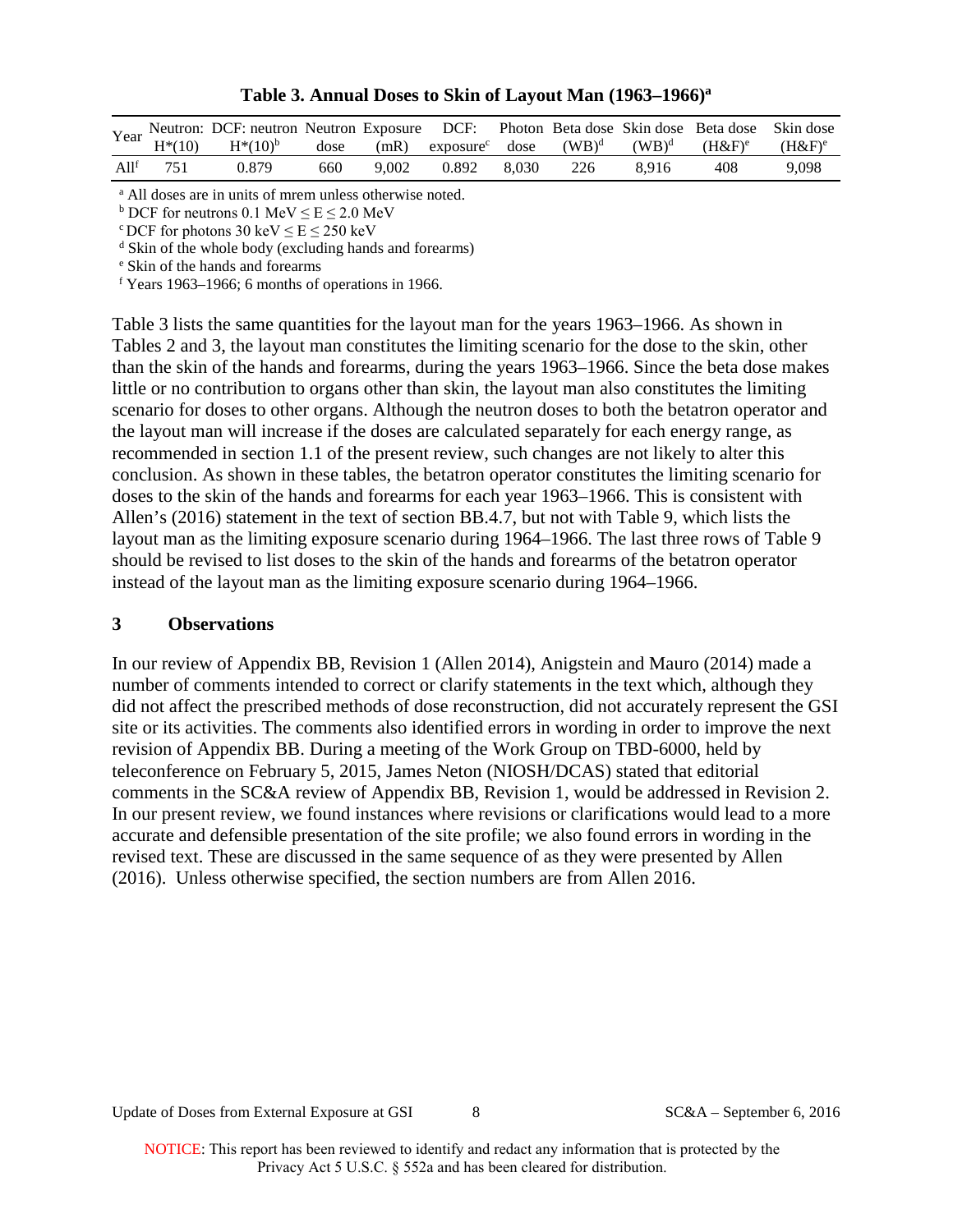## **3.1 Section BB.2.2: Frequency of Uranium X-Rays**

In Section BB.2.2, Allen (2014) describes the Mallinckrodt purchase orders covering the period March 1, 1958–June 30, 1966, as stipulating estimates or limits on monthly expenditures for the radiography of uranium metal shapes. Allen is correct in citing annual limits on expenditures in the purchase orders spanning the period July 1, 1961–June 30, 1966. We agree with the use of Mallinckrodt's estimated expenditures to derive the hours of uranium exposure during the March 1, 1958–June 30, 1961, period. However, we recommend that for the period October 1, 1952–June 30, 1961, NIOSH should refer to the uranium work hours derived from these estimates as "best estimates," rather than "maximum" hours, so as not to overstate the degree of conservatism in the exposure assessments for that period.

## **3.2 Section BB.4.1: Betatrons**

The description of the shooting room in section BB.4.1 described it as surrounded by 10-ft thick walls consisting of 8 ft of sand sandwiched between two 1-ft-thick concrete walls. However, Allen (2016, Figure 3) indicates 10 ft of sand between the shooting room and the control room, and 9 ft on the other three sides. These dimensions, as well as the 1-ft-thick concrete walls containing the sand, were incorporated in the MCNPX model of the New Betatron Building. The text should be revised to reflect these dimensions.

Expanding on a comment by the copetitioner, we recommend that references to the "old betatron" and the "new betatron" in the second paragraph of section BB.4.1 be changed to "Old Betatron Building" and "New Betatron Building." The construction dates cited by Allen (2016) refer to when the two buildings were erected. The text could be misinterpreted as referring to when the machines were manufactured.<sup>[1](#page-8-0)</sup> Similar references to the construction of the New Betatron Building should include the word "building" to distinguish it from the betatron apparatus itself.

### **3.3 Section BB.4.3: Betatron Operations External Dose Estimate**

In section BB.4.3, Allen (2016) stated: "While shooting steel, the betatron was assumed to always be shooting a large steel object on a railcar. *This angle* produced the highest dose rate for the layout man location… [italics added]" "This angle" is not identified—the revised appendix should state that the beam was oriented in a horizontal direction, perpendicular to the casting.

In discussions of the beta skin dose, Allen (2016) refers to dose rates at a distance of 1 cm from the surface of the metal and states that this was essentially in contact. In fact, the beta dose rates were calculated in actual contact with the surface of uranium and of irradiated steel—this should be corrected in the revised appendix.

The sixth line of the second-to-last paragraph on p. 19 should be corrected by inserting the text shown in red: "only one casting is worked per shift."

<span id="page-8-0"></span><sup>&</sup>lt;sup>1</sup> The "New" betatron went into operation at the General Steel foundry in Eddystone, Pennsylvania, in November 1951 and was later moved to the Granite City facility, while the "Old" betatron became operational at the Granite City foundry in January 1952.

Update of Doses from External Exposure at GSI 9 SC&A – September 6, 2016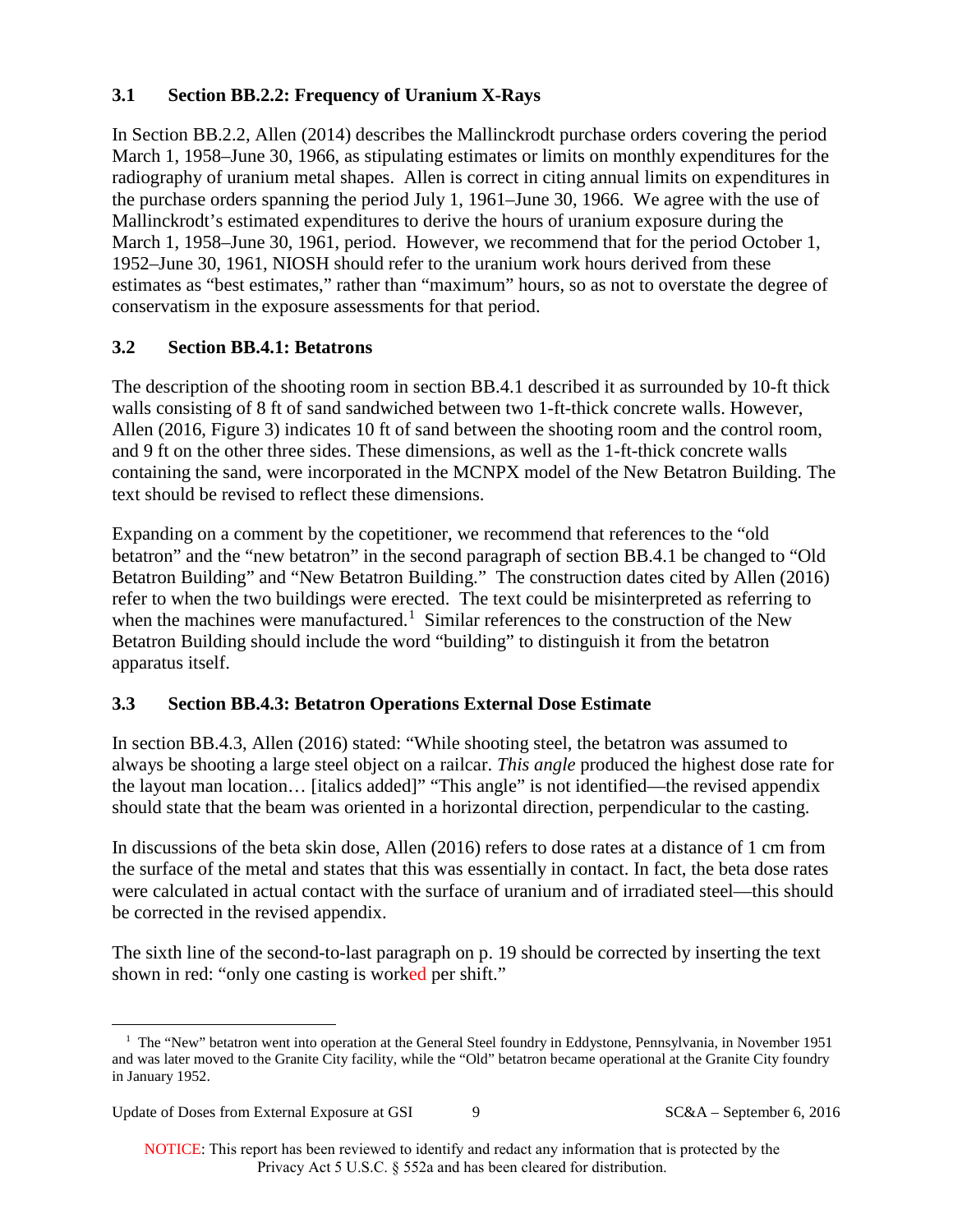## **3.4 Section BB.4.4: External Dose Estimate for Isotope Source Operations**

In describing the triangular distribution of exposures from radium radiography, Allen (2016, p. 25) states: "The maximum will be the AEC limit (15 rem/yr or 12 rem/yr depending on the year) (AEC 1960, NBS 1949)." The reference "AEC 1960" is to a 1957 issue of the *Federal Register* in which AEC prescribed a limit of 300 mR/week, the same as in NBS Handbook 41, cited by Allen as "NBS 1949." The notice that lowered the maximum annual exposure to 12 R/y is found at *"Federal Register 25*(224), 10914–10924." The *Federal Register* citation should be corrected in the list of references.

## **3.5 Section BB.4.7: External Dose Estimate Summary**

The sixth sentence in the first paragraph of section BB.4.7 reads: "If it is assumed at least 10 minutes is necessary for setting up and removing the film and other tasks associated with radium radiography to would total 100 minutes per shift." There appears to be some text missing after the word "to."

### **3.6 References**

Allen (2016) listed five new references that did not appear in the previous version of this Appendix (Allen 2014). We have already commented on the reference "AEC 1960" in section 3.4 of the present review. Corrections are needed to three other references, as discussed below.

## **3.6.1 AEC 1963**

The reference "AEC 1963" refers to "Amendment 5," and lists a date of February 14, 1968. The document which contains the cited information is Amendment 1, dated April 22, 1963.

## **3.6.2 AEC 1968**

The reference "AEC 1968" lists a date of February 15, 1963. The correct date is February 14, 1968.

## **3.6.3 MCNPX**

The reference "MCNPX," which is to the MCNPX user's manual, version 2.7.0, has an incorrect document number and date. The document number is LA-CP-11-00438; it was issued in 2011.

## **4 Conclusions**

NIOSH has resolved Findings 2–9. Finding 1 remains unresolved until NIOSH addresses the use of energy-dependent DCFs to calculate neutron doses. Finding 10 would be resolved if NIOSH identifies the "gamma doses" listed by Allen (2016, Tables 8 and 9) as air kerma and specifies the use of the maximum DCFs for photons with  $E < 30 \text{ keV}$  to convert these air kerma values to organ doses. Table 9 should be revised to indicate that the betatron operator constitutes the limiting exposure scenario for doses to the skin of the hands and forearms.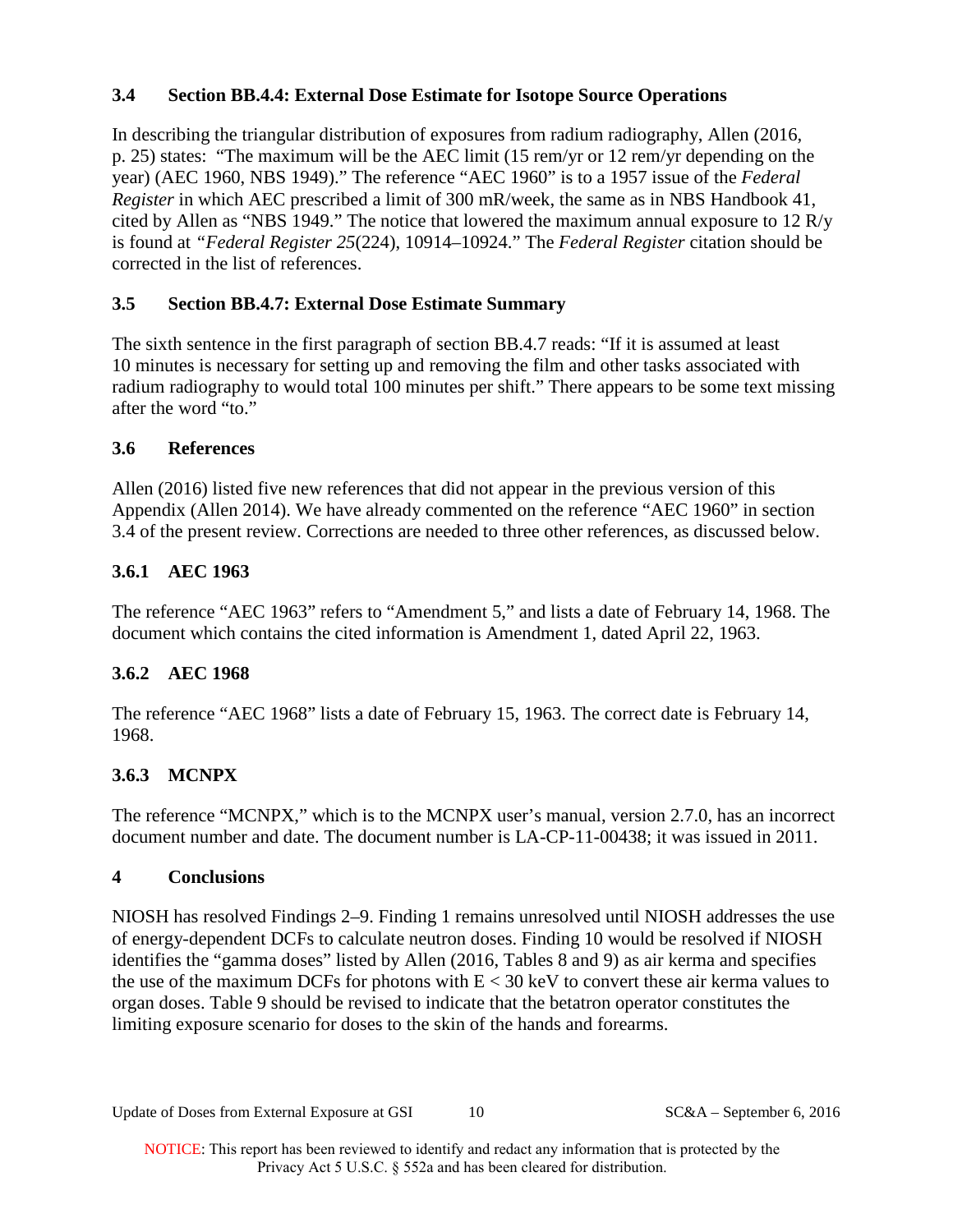#### **References**

Allen, D. 2014. "Site Profiles for Atomic Weapons Employers that Worked Uranium Metals: Appendix BB – General Steel Industries," Battelle-TBD-6000, Appendix BB, Revision No. 1. <http://www.cdc.gov/niosh/ocas/pdfs/arch/b-6000-apbb-r1.pdf>

Allen, D. 2015a. "Discussion of Remaining Issues to Sanford Cohen & Associates Review of Battelle-TBD-6000 Appendix BB (General Steel Industries, Rev. 1): Response Paper." <http://www.cdc.gov/niosh/ocas/pdfs/dps/dc-gsiappbb-071015.pdf>

Allen, D. 2015b. "General Steel Industries Layout Man Beta Skin Dose, Response Paper." <http://www.cdc.gov/niosh/ocas/pdfs/dps/dc-gsilaybeta-010815.pdf>

Allen, D. 2015c. "Discussion of Remaining Issues to Sanford Cohen & Associates Review of Battelle -TBD-6000 Appendix BB (General Steel Industries, Rev. 1): Response Paper." <http://www.cdc.gov/niosh/ocas/pdfs/dps/dc-gsiappbb-071015.pdf>

Allen, D. 2016. "Site Profiles for Atomic Weapons Employers that Worked Uranium Metals: Appendix BB – General Steel Industries," Battelle-TBD-6000, Appendix BB, Revision No. 2. <http://www.cdc.gov/niosh/ocas/pdfs/tbd/b-6000-apbb-r2.pdf>

Anigstein, R., and J. Mauro. 2014. "Update of Doses from External Exposure at General Steel Industries." Memo to Advisory Board on Radiation and Worker Health Work Group on TBD-6000.<http://www.cdc.gov/niosh/ocas/pdfs/abrwh/scarpts/sca-gsiexdose-011214.pdf>

Anigstein, R., and J. Mauro. 2015a. "Review of 'Responses to Sanford Cohen & Associates Review of Battelle-TBD-6000 Appendix BB (General Steel Industries, Rev. 1), Response Paper'." Memo to Advisory Board on Radiation and Worker Health, Work Group on TBD-6000 (January 26, 2015).

<http://www.cdc.gov/niosh/ocas/pdfs/abrwh/scarpts/sca-gsiapbbr1-012615.pdf>

Anigstein, R., and J. Mauro. 2015b. "Review of 'Responses to Sanford Cohen & Associates Review of Battelle-TBD-6000 Appendix BB (General Steel Industries, Rev. 1), Response Paper'." Memo to Advisory Board on Radiation and Worker Health, Work Group on TBD-6000 (September 11, 2015).

<http://www.cdc.gov/niosh/ocas/pdfs/abrwh/scarpts/sca-gsiapbbr1-091115.pdf>

Anigstein, R., and R. H. Olsher. 2012. "Response to 'Battelle-TBD-6000 Appendix BB General Steel Industries: Dose Estimates for Betatron Operations'." <http://www.cdc.gov/niosh/ocas/pdfs/abrwh/scarpts/sca-gsibeta-r0.pdf>

International Commission on Radiological Protection (ICRP). 1996*.* "Conversion Coefficients for use in Radiological Protection against External Radiation," ICRP Publication 74. *Annals of the ICRP*, *26* (3/4). Tarrytown, NY: Elsevier Science, Inc.